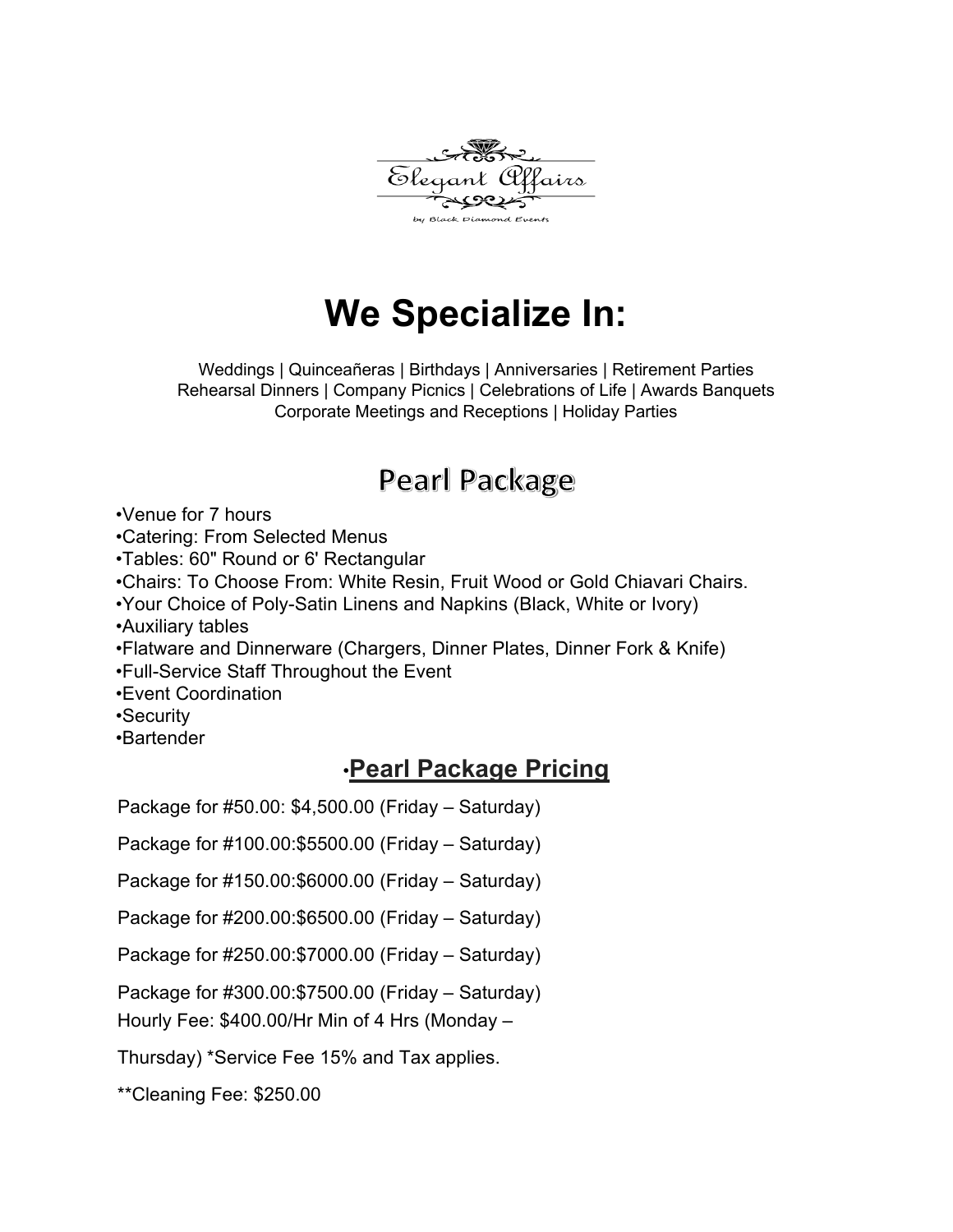### Sapphire Package

•Venue for 7 hours •Catering: From Selected Menus •Tables: 60" Round or 6' Rectangular •Chairs: To Choose From: White Resin, Fruit Wood or Gold Chiavari Chairs. •Your Choice of Poly-Satin Linens and Napkins (Black, White or Ivory) •Auxiliary tables •Flatware and Dinnerware (Chargers, Dinner Plates, Dinner Fork & Knife) •Full-Service Staff Throughout the Event •Event Coordination •Security •Bartender •Candy Station •Dj •Uplighting •Social Photobooth •Event Photography (6 hours) with Engagement Photoshoot •3 Tier buttercream or Naked Cake •Florals: Bridal Bouquet (1), Boutonnière for Groom & Centerpieces (Short style).

#### **Sapphire Package Pricing**

Package for #50.00: \$6,500.00 (Friday – Saturday)

Package for #100.00: \$8,500.00 (Friday – Saturday)

Package for #150.00: \$9,500.00 (Friday – Saturday)

Package for #200.00: \$10,500.00 (Friday – Saturday)

Package for #250.00: \$11,500.00 (Friday – Saturday)

Package for #300.00: \$12,500.00 (Friday – Saturday)

Hourly Fee: \$400.00/Hr Min of 4 Hrs (Monday – Thursday)

\*Service Fee 15% and Tax applies.

\*\*Cleaning Fee: \$250.00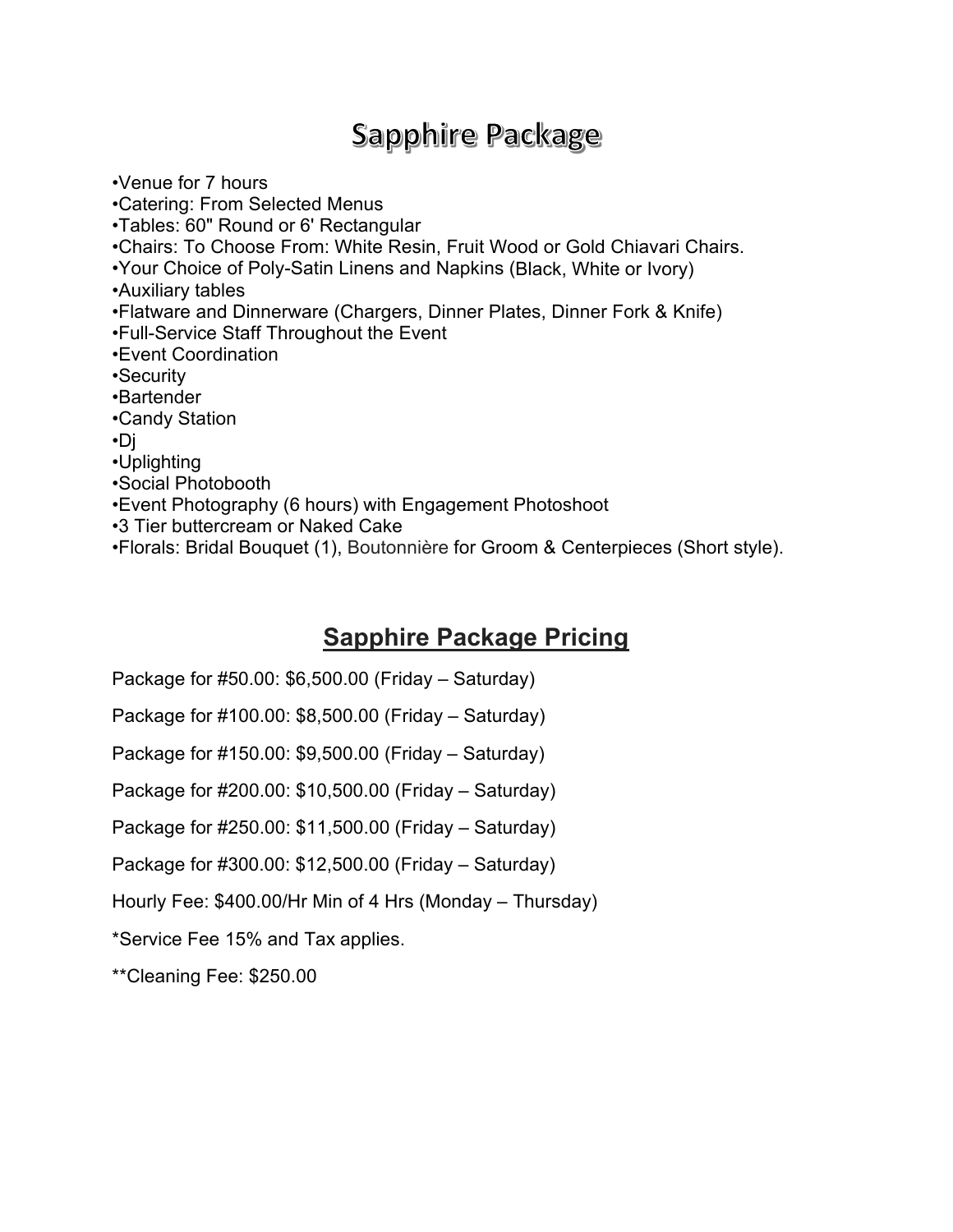## Diamond Package

•Venue for 7 hours

•Catering: Premium Menu

•Tables: 60" Round or 6' Rectangular

•Chairs: Chiavari, White Resin, Fruitwood or Gold Chiavari Chairs.

•Your Choice of Poly-Satin Linens and Napkins (Black, White or Ivory)

•Auxiliary tables

•Flatware and Dinnerware (Chargers, Dinner Plates, Dinner Fork & Knife)

•Full-Service Staff Throughout the Event

•Event Coordination

•Security

•Bartender

•Candy Station

•Dj

•Uplighting

•Social Photobooth

•Event Photography (6 hours) with Engagement Photoshoot

•3 Tier buttercream or Naked Cake (special design available for extra fee)

•Florals: Bridal Bouquet (1), Bridesmaids (4) bouquets, Boutonnières for Groom and Groomsmen (4) Fathers: (2), Centerpieces (Tall style), Toss bouquet.

•Cocktail Hour: Hors d'Oeuvres (Your Choice of 3)

•Bridal Hair and Make up

•Dancing in the Clouds

•Sparks

•Bridal Room with Champagne and a Charcuterie Board for 2.

•Open Bar

#### **Diamond Package Pricing**

Package for #50.00: \$10,000.00 (Friday – Saturday)

Package for #100.00: \$15,000.00 (Friday – Saturday)

Package for #150.00: \$20,00.00 (Friday – Saturday)

Package for #200.00: \$22,000.00 (Friday – Saturday)

Package for #250.00: \$23,000.00 (Friday – Saturday)

Package for #300.00: \$24,000.00 (Friday – Saturday)

\*\*Cleaning Fee: \$250.00

\*Service Fee 15% and Tax applies.